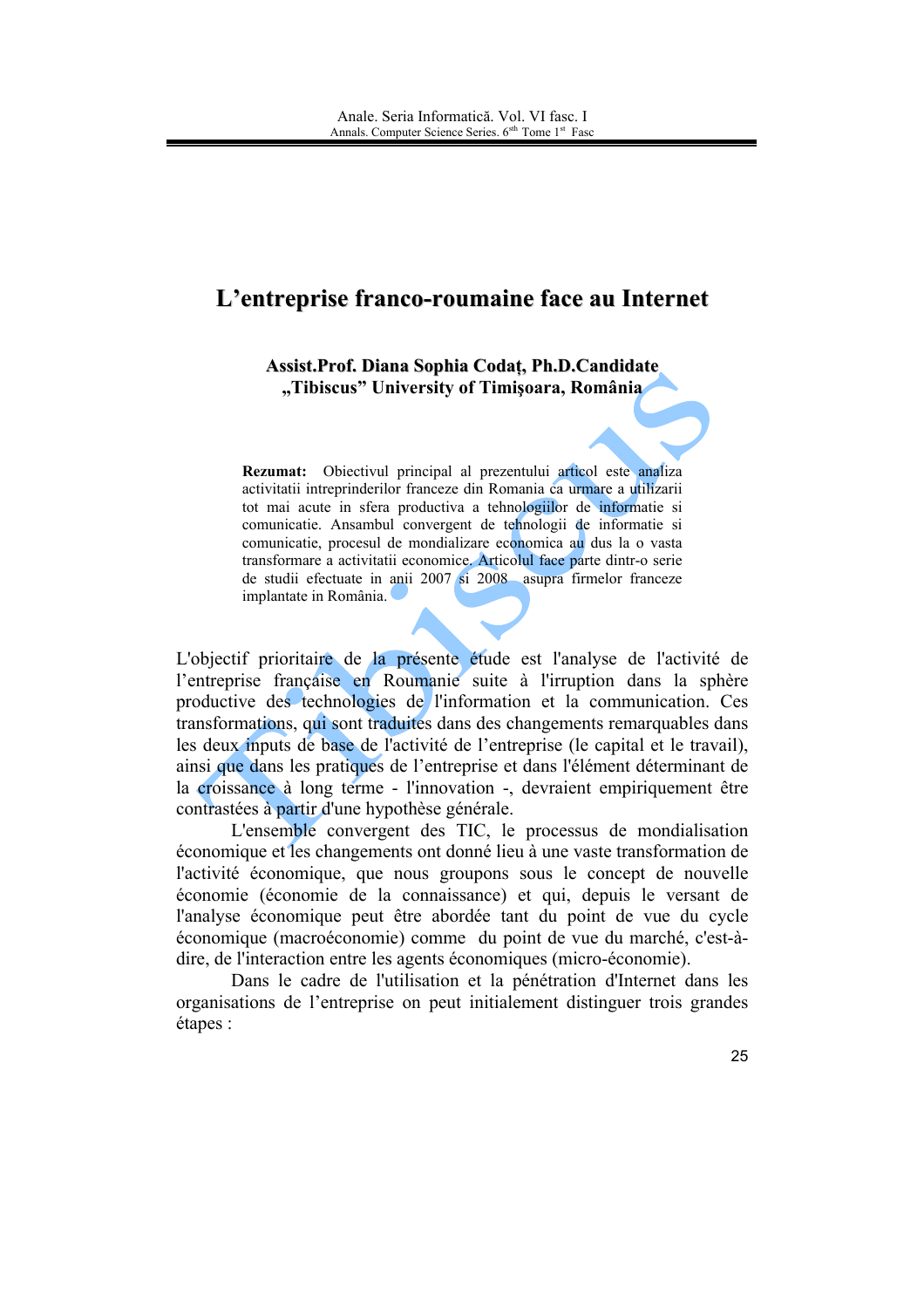1<sup>ª</sup>. étape de base : Se réfère à l'utilisation d'Internet comme système de recherche d'information et de courrier électronique.

2<sup>ª</sup>. étape intermédiaire : Liée l'application d'Internet comme canal de vente (e-commerce) et instrument de base de relation avec des collaborateurs (fournisseurs et employés) pour la réalisation tâches, de tant de consultation et d'information, comme administratives.

3<sup>a</sup>. étape avancée : Il implique l'utilisation d'Internet pour la réalisation, en outre, d'activités comme l'e-recrutement (sélection de personnel à travers Internet), e-learning (formation à travers Internet), utilisation de téléphonie IP, etc., comme canal d'intégration dans la stratégie et les processus patronaux.

L'intensification de son utilisation dans les entreprises est un facteur fondamental pour le décollage compétitif de ces dernières, puisque, entre autres, elle offre les avantages suivants :

- Introduction sur un nouveau marché potentiel.
- Obtention et diffusion de tout type d'information  $\blacksquare$
- Accès à des marchés internationaux.  $\bullet$
- Service total (24 heures au 24/365 jours par an).
- Information immédiate sur les changements et les nouveautés.
- Communication interactive

À ce diagnostic il est nécessaire d'ajouter les dangers dans l'utilisation d'Internet et qui donnent lieu encore à une plus basse utilisation de ce dernier, comme par exemple:

- Communication lente ou instable.  $\bullet$
- Perdre de temps par navigation insignifiante.  $\bullet$
- Excessive complication technique.
	- Risque élevé de virus ou pirates avec accès à information

Bien que le niveau d'accès à Internet soit très important dans toutes les entreprises franco-roumaines - 90.9% disposait de connexion à Internet en printemps 2007- les entreprises du secteur de l'industrie de l'information et les entreprisés des services intensifs en connaissance présentent des pourcentages significativement supérieurs. Ainsi, 98.4% et 98.3% des entreprises de chacun des deux secteurs a une connexion à Internet. Pour sa part, l'industrie de technologie moyenne, avec seulement 79.7% des entreprises reliées à Internet, présente un pourcentage inférieur au reste de secteurs patronaux. Comme dans le cas des ordinateurs, la taille de l'entreprise il est indépendant du fait de disposer ou non de la connexion à Internet. Bien que l'analyse des données laisse entrevoir une certaine corrélation entre la dimension et le fait d'avoir ou non Internet (au fur et à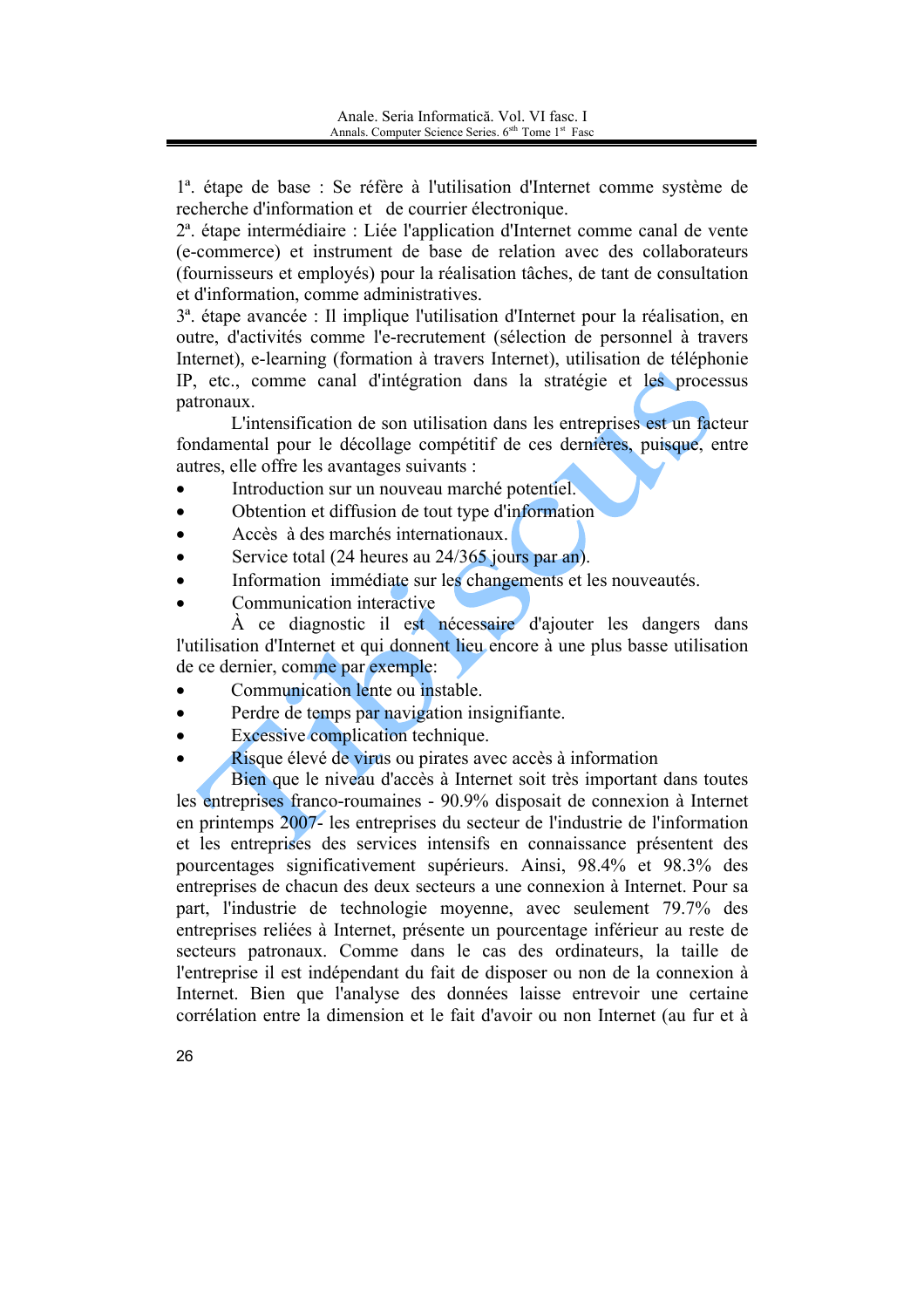mesure qu'augmente la taille de l'entreprise, le pourcentage d'entreprises qui sont reliées à Internet est supérieur), on n'apprécie pas de différences statistiquement significatives.



Figure no 1 : Type de connexion à Internet Dans des pourcentages sur le total d'entreprises franco-roumaines

Pratiquement 44% d'entreprises franco-roumaines est reliée à Internet à travers une ligne ADSL. Le pourcentage d'entreprises francoroumaines en rapport avec d'autres systèmes à bandes larges est très sous. Ainsi, seulement 9% le fait à travers le câble et, comme il se détache des données obtenues, l'utilisation de satellite pour être relié à Internet est que de 2%. L'industrie de technologie faible et moyenne est celle qui présente une tendance supérieure à utiliser le modem (ou réseau de téléphonie de base) (70%), en tenant compte du fait que ce type de connexion seul est choisi par 45% des entreprises franco-roumaines. Quant à d'autres types de connexion, il convient de commenter que l'ISDN est le troisième système plus utilisé (16%) après l'ADSL et le modem. Tandis que dans le cas de disposer ou non d'ordinateurs et de connexion à Internet on donne une indépendance claire des données en ce qui concerne la taille des entreprises, dans le cas de la disposition de réseaux locaux (LAN), reliés ou non à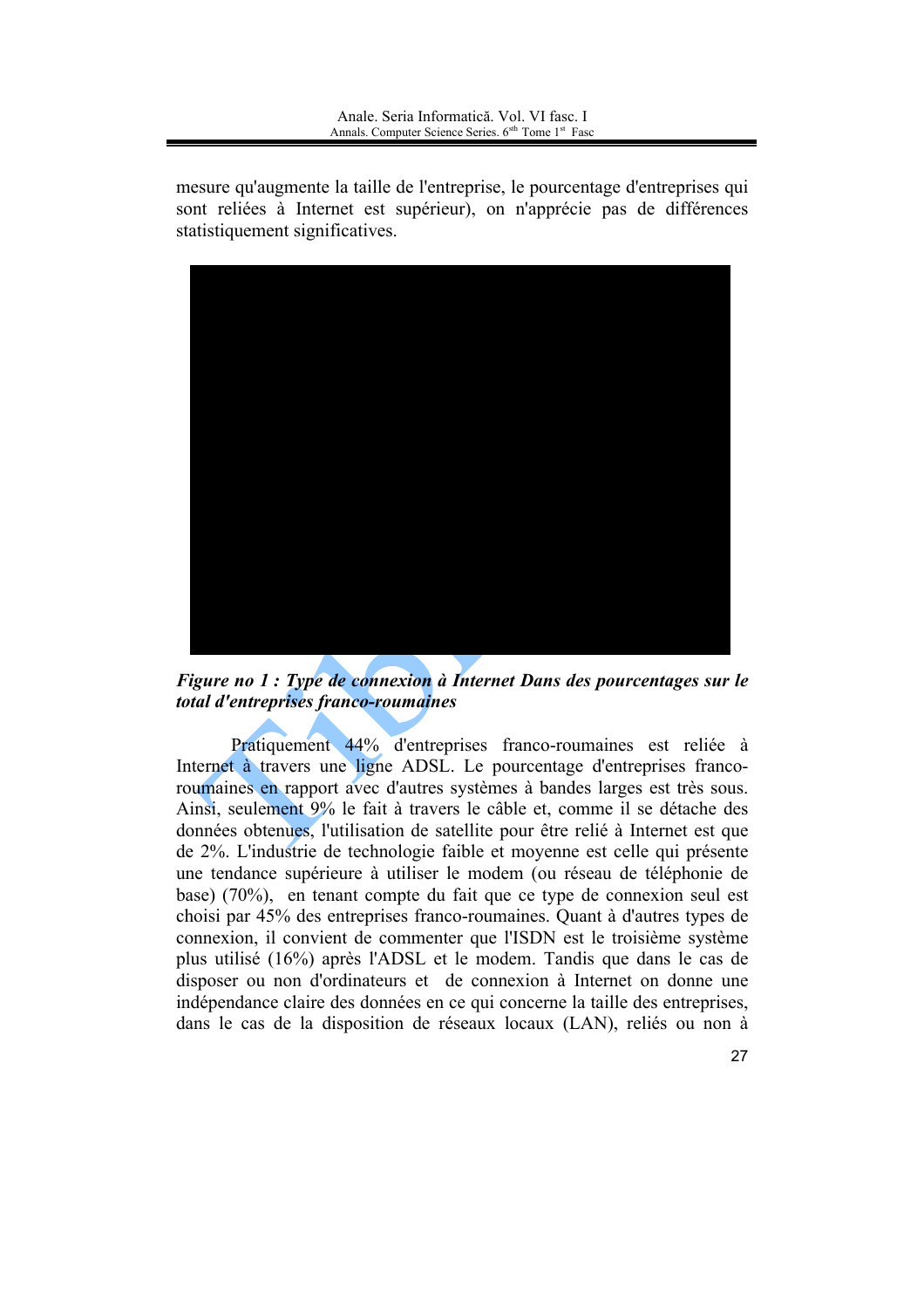d'autres réseaux publics ou privés (WAN), on met en évidence une dépendance claire entre ces deux ampleurs. Les entreprises avec plus de 20 travailleurs tendent à utiliser plus les réseaux locaux (entre 53%, celles de 20 à 99 travailleurs et 72% celles de plus de 100 travailleurs) que de petites entreprises, avec moins de 20 travailleurs (entre 23%, celles de 6 à 9 travailleurs et 28%, celles de 10 à 19 travailleurs). La nécessité de disposer de communication interne et de partager une information entre un nombre important de travailleurs fait que la présence de ces technologies est plus importante dans les grandes entreprises.



Figure no 2: Réseau locale dans les entreprises en pourcentages sur le total d'entreprises franco-roumaines

L'utilisation interne des TIC, les réseaux locaux constituent un outil fondamental, puisqu'ils facilitent l'organisation en réseau de l'activité de l'entreprise. Plus de la moitié des entreprises franco-roumaines (53%) dispose de réseaux locaux.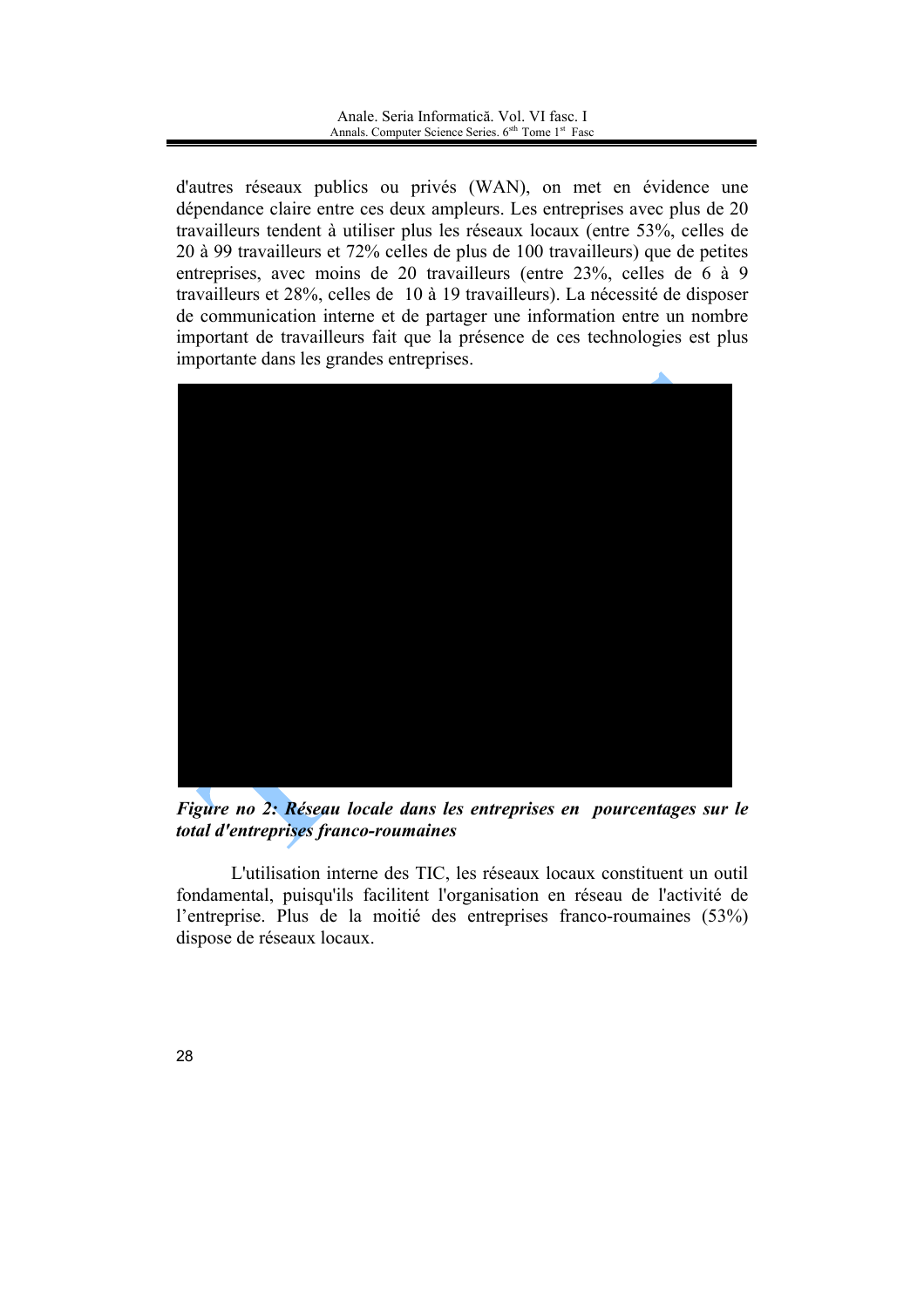

Figure no 3: L'Utilisation des systèmes d'échange électronique de données avec des fournisseurs et des clients.

Bien que le réseau local constitue un important élément pour l'organisation en réseau des entreprises au niveau interne, les systèmes d'échange électronique de données sont pour le niveau externe. Évidemment, l'entreprise réseau a besoin qu'il existe une importante connexion entre des producteurs, consommateurs et fournisseurs. En ce sens, il convient de souligner que les systèmes d'échange électronique de données facilitent l'intégration stratégique des fournisseurs et des clients dans l'organisation et, en outre, consolident une vision globale de toutes les ressources utilisées pour la réalisation de défis et objectifs partagés. Ce lien stratégique permet le développement de synergies pour aborder des projets communs d'une plus grande complexité, condition indispensable pour l'adaptation de l'activité patronale à une demande à caractère globale et dans évolution constante. La même manière que le pourcentage d'entreprises avec des réseaux locaux augmente avec le nombre de travailleurs, nous pouvons aussi trouver une relation semblable dans le cas du pourcentage